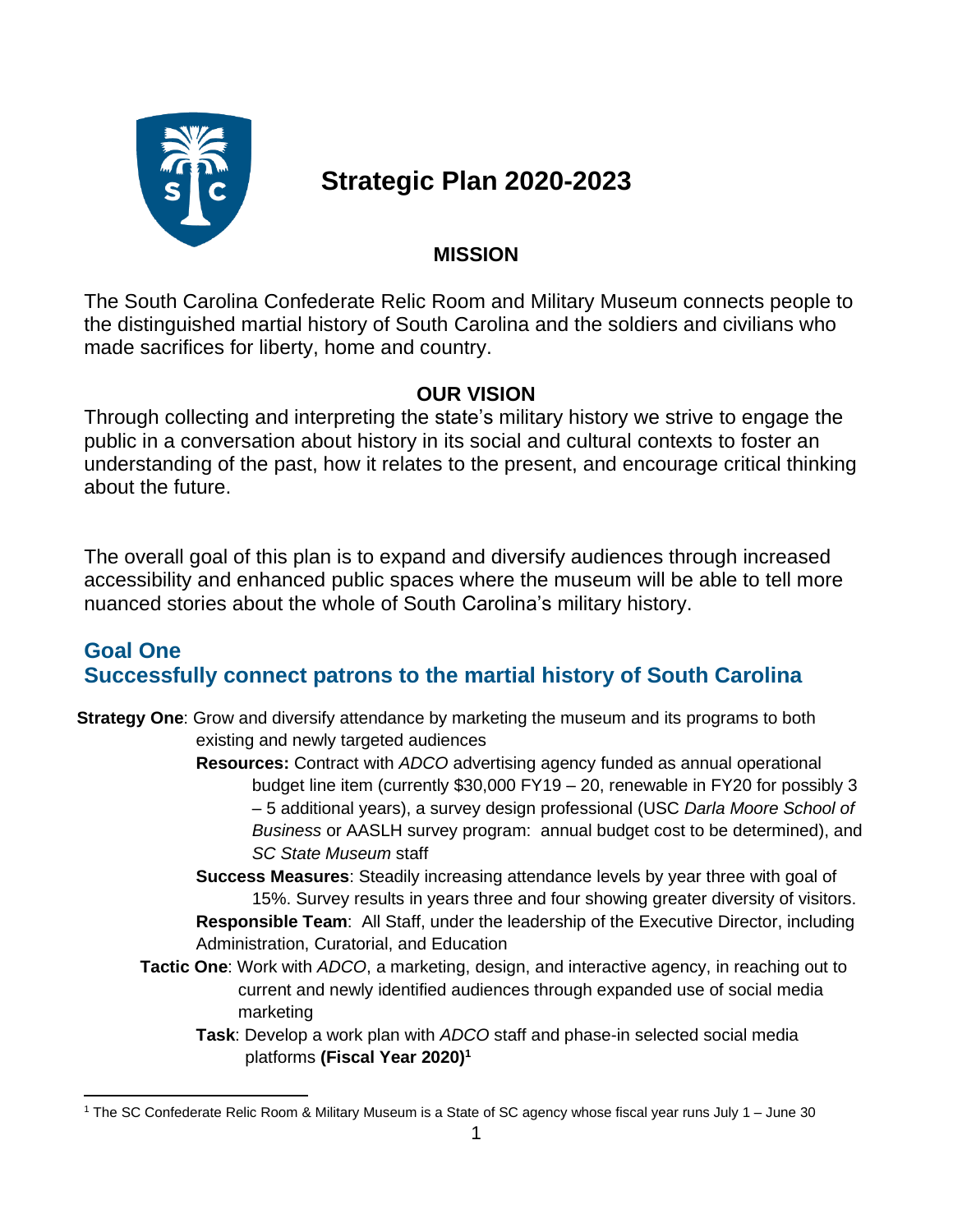- **Task**: Develop a website design that is more approachable, user-friendly, and capable of tour and program reservations, processing memberships, and accepting contributions **(FY21)**
- **Tactic Two**: Solidify current audiences through promoting expanded programming
	- **Task**: Systematically provide brochures and verbally promote upcoming programs to all visitors **(FY20-23)**
		- **Task**: Work with the adjacent *SC State Museum* admissions staff on better coordinating of ticketing and event programing (**FY21)**
- **Tactic Three**: Collect and evaluate visitor demographic data to better understand the Museum's audience
	- **Task**: With professional assistance, design survey **(FY21)**
	- **Task**: Select and train staff to administer survey **(FY21)**
	- **Task**: Evaluate data and use to inform programming **(FY22-23)**
- **Tactic Four**: Provide current information to tourism organizations and tour operators
	- **Task**: Strengthen partnership with the *Columbia Convention Center* on their "Experience Columbia" campaign **(FY20-21)**
	- **Task**: Continue Partnership with *Lake Murray Tourism* in publicizing Museum and programs **(FY20-23)**
	- **Task**: Provide museum brochures to SC Welcome Centers to attract interstate travelers **(FY20-23)**
	- **Task**: Partner with the *SC Battlefield Preservation Trust* on the development and initiation of the Revolutionary War Liberty Trail through promotion of associated museum exhibitions **(FY21-23)**

**Strategy Two**: Continue to provide a welcoming and safe atmosphere to all visitors

- **Resources**: *ADCO* agency contract (\$30,000 per year), State Museum staff. **Success Measures**: Surveys indicate 90% positive responses to experiences **Responsible Team**: Administrative Staff
- **Tactic One**: Install new signage at entrance
	- **Task**: Work with *ADCO* on utilizing new logo in a bold design in larger format, then produce, and install **(FY20-21)**
	- **Task**: Work with *SC State Museum* staff on improving location of signage at entrances to the Columbia Mills Building and the Museum **(FY21)**
- **Tactic Two**: All staff refresh active shooter training **(FY21 & FY23)**
- **Tactic Three**: Insure that all front desk staff continue to be knowledgeable on content of exhibitions and program
	- **Task**: Staff to continue to greet all visitors in a friendly manner and answer all inquiries **(FY20-23)**
- **Strategy Three**: Ensure that access to the Museum, tours, programs, and special events fits the needs of its audience
	- **Resources**: Members of participating living history groups, addition of a staff position in annual budget (recently funded position: \$76,500 including Fringe Benefits for FY20) to oversee expanded programming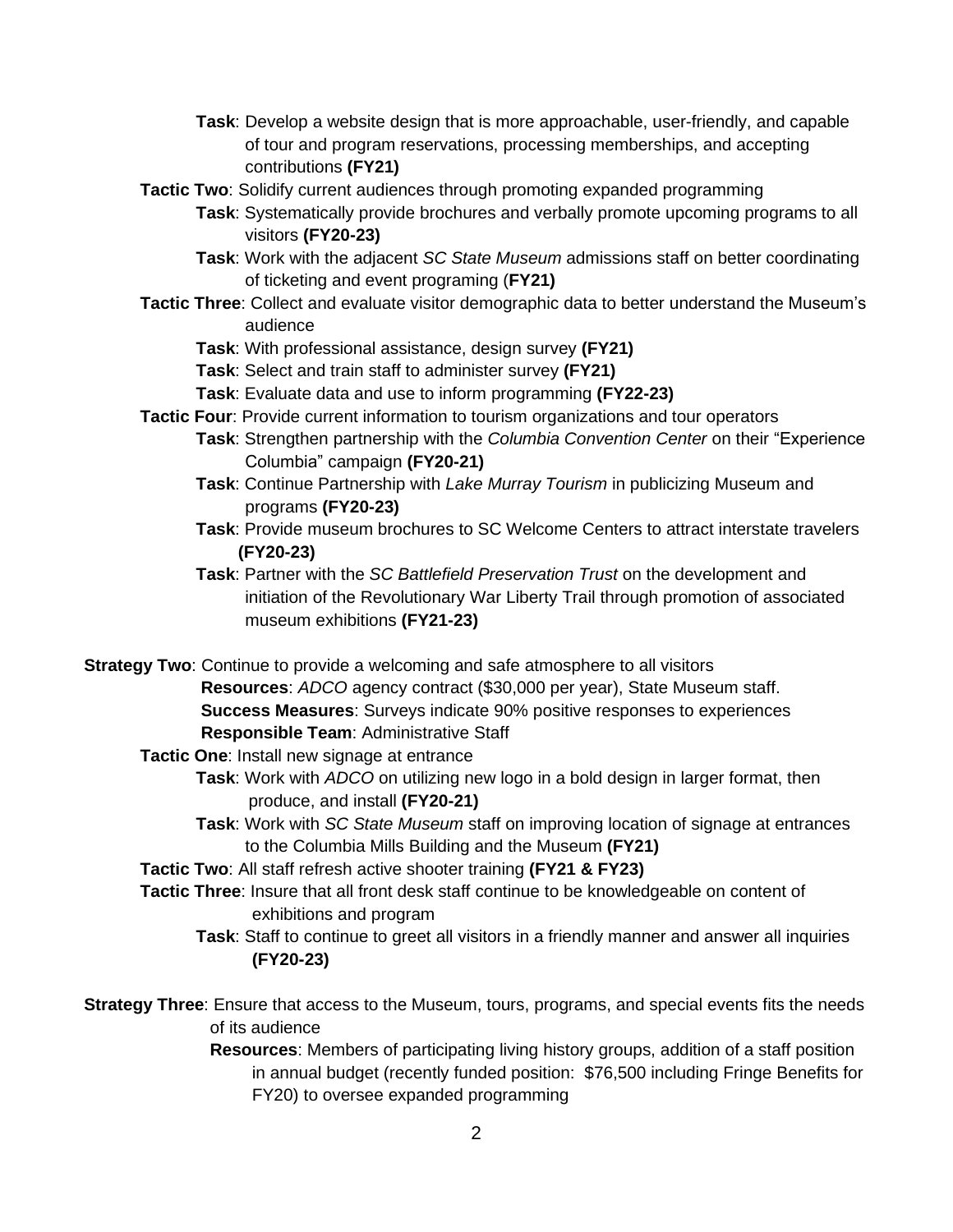- **Success Measures**: Initiation of expanded hours by FY 21 with resulting growth in attendance
- **Responsible Teams**: Curatorial and Education with Administration
- **Tactic One**: Evaluate attendance at Museum offerings and explore the feasibility of relevant offsite locations for targeted programs
	- **Task**: Include queries of program accessibility on visitor surveys **(FY21)**
	- **Task**: Explore partnerships for off-site programming with living history groups and develop schedules for such programs **(FY21-22)**
- **Tactic Two**: Evaluate hours and modify if appropriate and feasible for accessibility **Task**: Include relevant queries regarding times of museum programs on visitor surveys **(FY21)**
	- **Task**: Explore potential of extended evening and weekend hours and enact if feasible with additional staff hire **(FY21-23)**

**Strategy Four**: Develop and administer evaluation tools to gauge success of visitor experiences and Museum accessibility

> **Resources**: Contributed professional guidance from the USC *Darla Moore School of Business* staff with additional allocation of \$10,000 from annual budget in FY21 **Success Measures**: Correction of 90% of relevant issues raised in surveys by FY23 **Responsible Teams**: Administration with Curatorial and Education

- **Tactic One**: Use professionals to design and initiate appropriate evaluative tools **Task**: Identify and contact appropriate *University of South Carolina* departmental staff to work on methodologies and design evaluation tools **(FY21)**
	- **Task**: Decide on time-frame, train staff, and initiate evaluation survey **(FY21)**

**Tactic Two**: Continue diverse listening groups with museum patrons

**Task**: Select and work with professional evaluator to identify groups and appropriate formats **(FY21)**

**Task**: Initiate biennial sessions **(FY21-23)**

#### **Goal Two Maintain and grow the staff's use of focused collecting and scholarly interpretation to engage the public in meaningful conversations**

**Strategy One**: Maintain and expand collection and exhibition related programs that use the highest level of scholarship

> **Resources**: *Riggs Ward Exhibition Design* firm (or subcontractors) with budget allocation of \$97,500 for Vietnam exhibit interactives and programs, addition of Chief Curator at annual salary and benefits allocated at \$76,500, Curatorial to plan and implement both education programs and special programs and lectures, members of collector's groups, and guest speakers (\$5000 allocated from FY21 Revenue account), \$10,000 allocated from Revenue account for Collectors' rotating exhibit case and graphics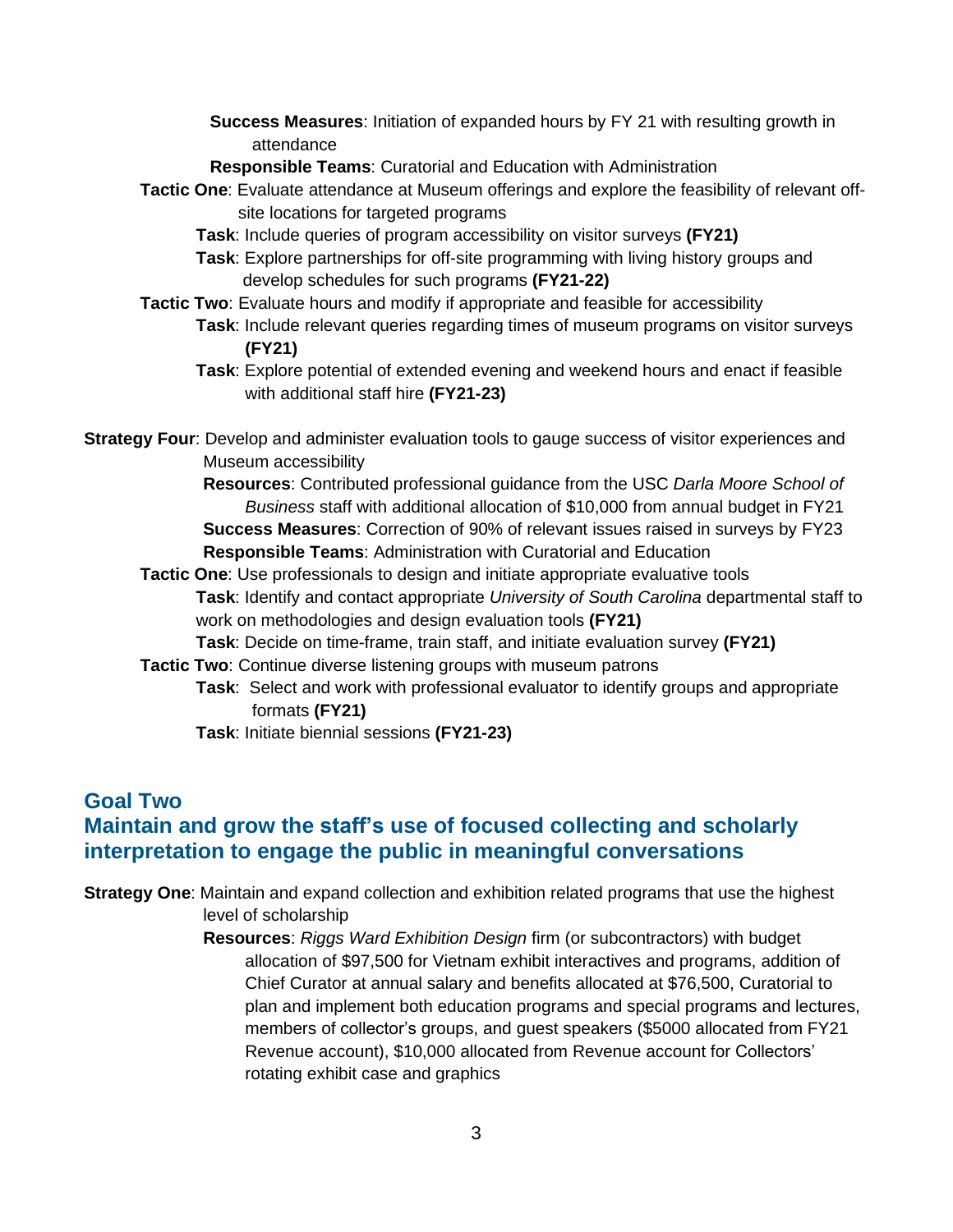**Success Measures**: Positive visitor responses to new content and formats, increased number (20%) of volunteers leading tours by year two

**Responsible Teams**: Curatorial with Education and Executive Director

**Tactic One**: Augment curatorial work force by hiring a Chief Curator

- **Task**: See that job posting is both widely communicated and posted for an appropriate length of time to reach a diverse pool of applicants **(FY20)**
- **Task**: Director to communicate position to targeted museum professionals and associations in order to increase diversity of candidate pool **(FY20)**
- **Task:** If necessary, repost and restructure position to increase minority candidates within salary limitations **(FY21)**
- **Tactic Two**: Enhance experiences for current volunteers
	- **Task**: Explore partnerships with volunteer programs at other area museums and historical organizations **(FY20-21)**
	- **Task**: Provide enhanced one-on-one training with museum staff **(FY20)**

**Task**: Give volunteers member benefits and travel opportunities **(FY20-23)**

- **Tactic Three**: Expand use of social media and other forms of technology as interpretive tools in exhibitions
	- **Task**: Contract with *Riggs Ward Exhibit Design* and work with curatorial staff to select interactive technology for Vietnam exhibit **(FY20-21)**

**Task**: Integrate interactive technology into small changing gallery exhibits **(FY22-23)**

- **Tactic Four**: Continue promoting public tours of changing and permanent exhibitions **Task**: Improve development process of diverse and focused tours to insure inclusiveness **(FY21-23)**
	- **Task**: Publicize general, focused, and diverse group tour opportunities for Vietnam exhibition **(FY21-22)**

**Task**: Continue development of strong volunteer corps to provide tours **(FY21-23)**

**Tactic Five**: Refine "behind the scenes" programs focusing on the Collection

- **Task**: Work with collectors to determine specialized topics and objects for exhibits. **(FY22)**
- **Task**: Develop, schedule and initiate selected programs and/or create a "collector's showcase" exhibition area **(FY22-23)**
- **Task**: Utilize Museum collections for focused military history tours for minorities and women **(FY22-23)**
- **Strategy Two**: Review Collections policies, strategies and planning, relative to mission, policies, conservation, and physical space limitations
	- **Resources:** Conservation services from *Textile Conservation Workshop* (NY), *Museum Textile Services* (MA), and *The Conservation Center* (IL) with one-time funding from the SC General Assembly (\$75,000) and additional raised contributions of \$150,000 (by FY22)

**Success Measures:** Completion of all uniform conservation goals by year three **Responsible Team:** Curatorial with Executive Director plus Foundation Board **Tactic One**: Review results of CAP report **(FY20-21)**

**Tactic Two**: Continue conservation initiative for SC uniform collection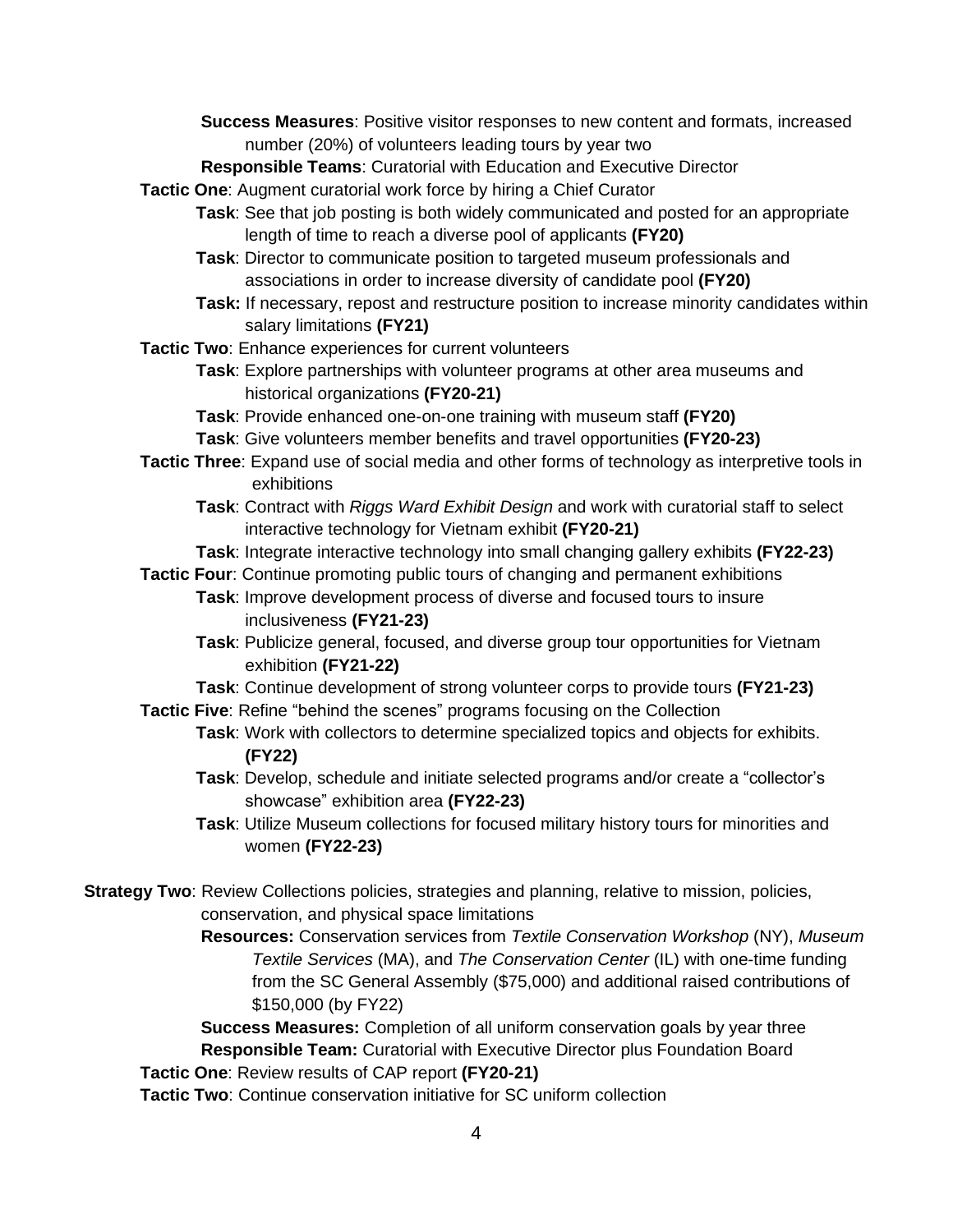**Task**: Utilize \$75,000 in one-time funding provided by Legislature **(FY20-22) Task**: Continue to fundraise with core support groups, individuals, and other relevant organizations **(FY20-21)**

**Task**: Schedule and supervise conservation treatment for 15 uniforms **(FY20-22) Tactic Four**: Review and modify antiquated deaccession statute **(FY21)**

**Strategy Three**: Evaluate and solidify exhibitions with an eye toward inclusion, well-researched content, and public interest

- **Resources**: Advisory group drawn from outside educators, scholars and interest groups for exhibition topics, space allocation, etc. and voluntary services of relevant museum professionals to provide outside exhibition evaluation
- **Success Measures**: 60% increased space allocated for non-Civil War subjects, positive outside evaluations (80%) on content and format of exhibitions
- **Responsible Team**: Education and Curatorial, with Executive Director and Administration

**Tactic One**: Re-establish Exhibits Committee to refine three-year exhibition calendar **(FY20)**

- **Tactic Two**: Exhibits Committee to develop content and execution **(FY20)**
- **Tactic Three**: Establish outside professional evaluation of exhibitions **(FY21)**
- **Tactic Four**: Use exhibitions to proactively reach out to appropriate and diverse community groups
	- **Task**: Increase off-site distribution of exhibition information and program schedules **(FY21-22)**
	- **Task**: Increase public outreach presentations by staff as staff grows **(FY21-22)**
- **Tactic Five**: Through building renovations expand permanent and temporary exhibition space to feature more 20th century material
	- **Task**: Work with physical space goals and strategies to ensure best presentation of rapidly growing non-Civil War material **(FY22)**
	- **Task**: Create an advisory group to evaluate space and determine appropriate military topics with an eye toward enhanced inclusion **(FY22)**
	- **Task**: Work to include additional information on non-combat aspects of history including the Homefront and military civil rights **(FY22)**
	- **Task**: Depending on building expansion funding, design and fabricate new exhibitions **(FY23)**

**Strategy Four**: Open "SC in the Vietnam War" major exhibition for 50th Anniversary in fall of 2020  **Resources:** *Riggs Ward Exhibit Design* (\$50,000 allocated from FY20 Budget) and selected fabricators (\$400,000 from accumulated Revenue), as well as Staff at the *SC Governor's Office of Veteran's Affairs*, the USC departments (Digital Library, Moving Image Library, Dept. of History), and the *SC Department of Education*

- **Success Measures:** Opening of exhibition on schedule in 2020 (original spring open date delayed by burst floor pipe, capping of all internal pipes, and installation of new, external HVAC system to museum specifications by June 2020 at no cost to museum)
- **Responsible Teams:** *SC Department of Administration Facilities Management*, *Riggs*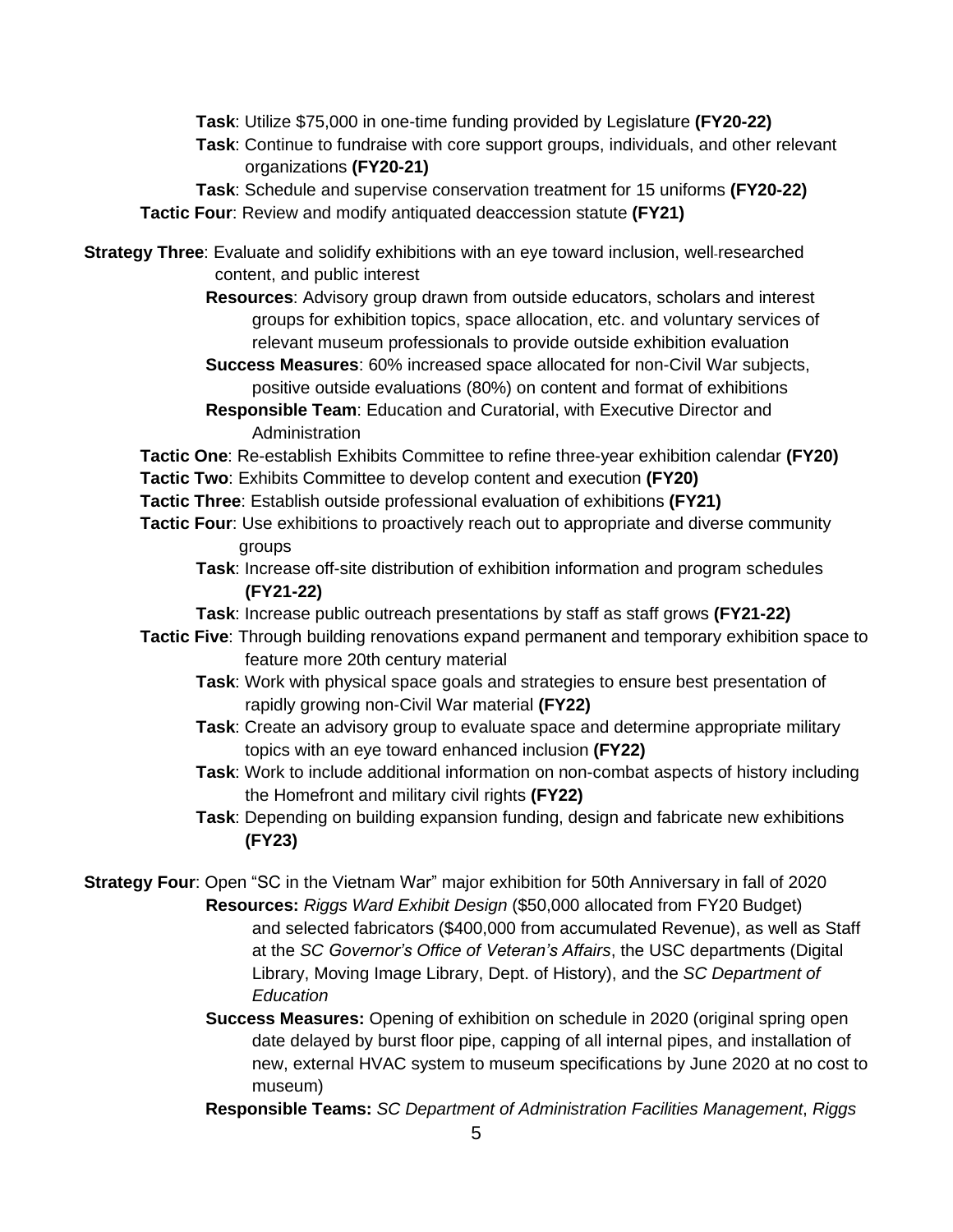*Ward Exhibit Design*, Contracted Exhibit Fabricators, Museum Curatorial, Education, and Administration

**Tactic One**: Continue to work with Vietnam War veterans' groups on collecting artifacts and advising on content **(FY20)**

- **Tactic Two**: Work with *Riggs Ward Exhibit Design* on design, content, development of interactives, and installation
	- **Task**: Approve submitted schematics for exhibition **(FY20)**
	- **Task**: Submit draft of interpretive panel content **(FY20)**
	- **Task**: Review and modify, if necessary, final designs and display text content, bid out any fabrication necessary **(FY20-21)**
- **Tactic Three**: Open exhibition fall of 2020 **(FY21)**
- **Tactic Four**: Develop and present Vietnam-centered educational programming
	- **Task**: Partner with county veterans' affairs offices throughout the state on promotion of exhibition and programs **(FY20-21)**
	- **Task**: Work with the *USC Moving Image Research Library* collections to present archived filmed materials **(FY20-21)**
	- **Task**: Form partnership with the *Governor's Office of Veteran's Affairs* to enhance publicity and develop programs **(FY20-22)**
	- **Task**: Work with the *University of South Carolina* and *SC Digital Library* for wide dissemination of Museum's SC Vietnam War Oral History recordings of veteran experiences **(FY21)**
	- **Task**: Work with the USC Department of History on programs for students examining issues of contested history **(FY21)**
	- **Task**: Engage the SC Social Studies Coordinator in developing and distributing educational content **(FY21-22)**
	- **Task**: Work with the social studies council in each educational district to publicize educational programs **(FY21-22)**

**Strategy Five**: Improve the Museum as an educational resource for appropriate grade levels of K-12 schools and higher education

> **Resources**: Work with the *SC Department of Administration*, to utilize created design (FY19) for implementation of new website (\$20,000 allocated in annual budget), *ADCO*, and state teacher organizations and teachers at targeted schools

**Success Measures**: Increased on-site program participation by 25%, strong use of website

**Responsible Teams**: Administration and Education

- **Tactic One**: Rework tours and educational programs to reflect new changes in SC social studies standards
	- **Task**: Re-calibrate content of programs and tours to emphasize 4 th grade (*US history to 1865*) and 5 th grade (*US History from1865 to Present*) standards **(FY20-21)**
	- **Task**: Design and initiate volunteer training to also meet new 4th and 5th grade history Standards **(FY20-21)**
- **Tactic Two**: Engage youth organizations, within and outside schools, including scouting-type programs and Junior ROTC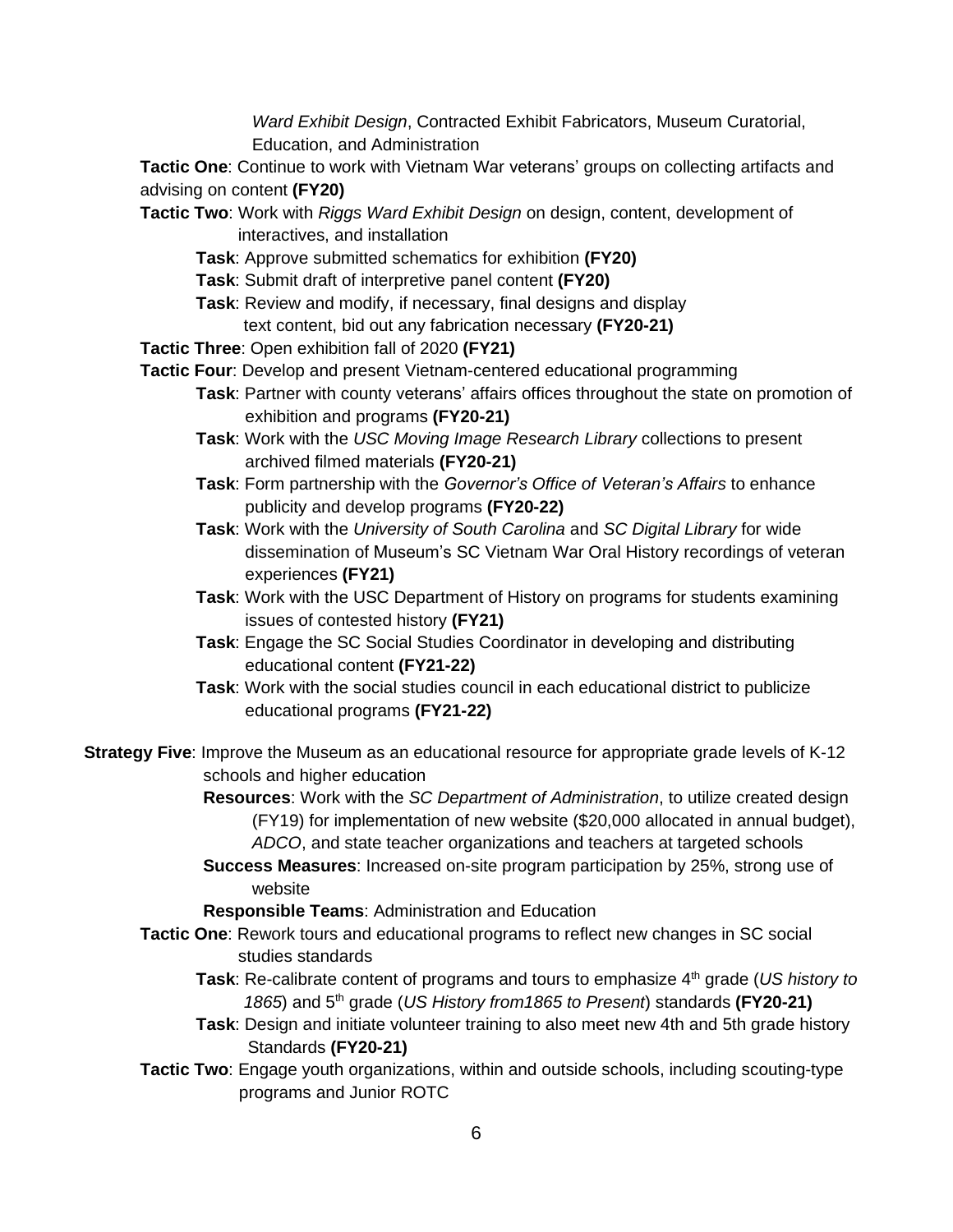- **Task**: Enhance partnership with *Congaree Creek* local battlefield site for tour experience of Revolutionary and Civil War skirmishes, complemented by a visit to the Museum for additional historical content **(FY20-21)**
- **Task**: Explore "merit badge" requirements which youth might fulfill through activities at the Museum **(FY21-22)**
- **Tactic Three**: Maintain and enhance continuing education and homeschool programs to provide curriculum enrichment for this large education constituency
	- **Task**: Explore growing "Livestreaming" educational programs for distant audiences **(FY20-21)**
	- **Task**: Coordinate with SC Virtual Charter Schools (the state's "public school from home" option) on program's content and formats **(FY20-21)**
- **Tactic Four**: Continue partnership with *Lexington District One River Bluff High School* on their advanced placement American History Initiative
	- **Task**: Use the established annual tour and round of research visits by students, as a template for AP US History enrichment at other nearby schools **(FY21-22)**
	- **Task**: Promote this program through state teacher social studies organizations **(FY23)**
- **Tactic Five**: Ensure that new Museum website is designed as an effective resource for diverse public, private, and homeschool education constituencies, delivering program schedules and educational content including activities, lesson plans and a streamlined process for research questions **(FY20-21)**
- **Tactic Six**: Explore using the collection to support broader secondary education curriculum **Task**: Explore using the museum collection to support STEM curriculum **(FY21-22)**
	- **Task**: Explore lessons in geography and economics, facilitated by military campaign maps and logistical records **(FY21-22)**
	- **Task**: Develop literature-focused lessons relating school-assigned historical fiction reading assignments to artifacts related to specific stories in exhibits **(FY21-22)**
- **Tactic Seven**: Expand Livestreaming virtual tours and other Livestream sessions for interaction between a curator and distant classrooms
	- **Task**: Explore the possibility that improved mastery of updated technology along with procedures refinement could be a way to deliver existing programs **(FY23)**
	- **Task**: Review content and formats for existing *Homeschool Fridays*, *Lunch-And-Learns*, Living History events, or the *River Bluff High School* research visits, for adapting to the distance learning format **(FY23)**
- **Strategy Six**: Continue prioritizing archival collections for digital availability
	- **Resources:** Scanning and composing metadata by the *SC State Library* with formatting for access throughout SC by staff at the *SC Digital Library*, with all expenses absorbed by providing institutions
	- **Success Measures:** 50% Increased research use of collection by year four and 60% growth in amount of material available on-line.

#### **Responsible Team**: Curatorial

**Tactic One**: Continue digital availability of the *McRae Archival Collection* and the USS *Columbia* CL-56 Archival Collections and uploading to the *SC Digital Library* **Task**: Continue scanning of the *McRae Archival Collection*, creation of metadata, and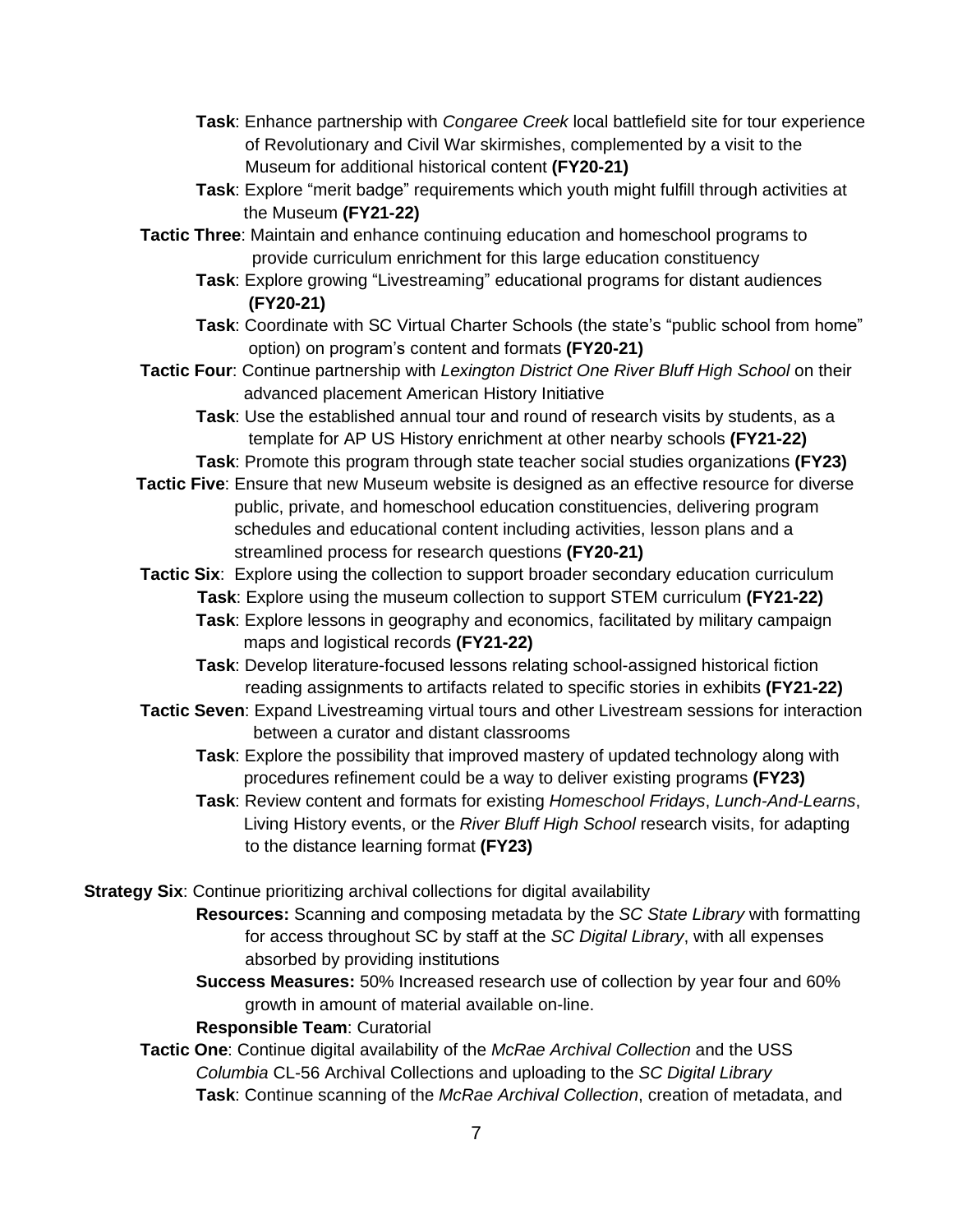uploading to the *South Carolina Digital Library System* **(FY20-21) Task**: Continue scanning the WWII USS *Columbia* CL-56 (light cruiser) archival collection for creation of metadata to upload to the *SC Digital Library* **(FY20-23) Tactic Two**:Review additional Archival Collection holdings and prioritize materials for digitization **(FY21) Tactic Three**: Establish a schedule for scanning within the Museum or by the *SC State Library* to create metadata for uploading to the *SC Digital Library* **(FY22-23) Tactic Four**: Promote research opportunities for increased access to the Collections **Task**: Continue to track research requests received and filled **(FY20-23) Task**: Promote collections through postings on website and social media **(FY20-23)**

#### **Goal Three Enhance the standing of the Museum within its broader community**

**Strategy One**: Address the issue of the current name of the Museum and gauge public reaction to the word "Confederate" in relationship to shifting public views on the Civil War **Resources**: Volunteer participants in eight focus groups, the Museum Commission, the *Palmetto State Military History Foundation*, and the *SC General Assembly* Representatives and Senators and their staff **Success Measures**: Modification to, or change of, current name by year four **Responsible Teams**: Executive Director, Commission, Foundation **Tactic One**: Address the words "Confederate" and "Relic" in the Museum's name **Task**: Host eight focus groups: Veterans, Commission, Educators, Researchers and Historians, Collectors and Donors, Foundation Board and Members, Sons of Confederate Veterans and United Daughters of the Confederacy, Museum Colleagues, and Living Historians **(FY20) Task**: Evaluate responses obtained in 2019 stakeholder sessions to question of potential name change **(FY20) Tactic Two**: Evaluate and compile data on the impact of current name on both corporate fundraising and foundation and other potential grants **(FY20-22) Tactic Three**: Executive Director consistently and continually engages museum supporters to measure reactions and support through one-on-one contact **(FY21-23) Tactic Four**: Executive Director to consult one-on-one with influential legislators **(FY22-23) Tactic Five**: Executive Director to seek advice and recommendations from members of the State Government appointed Museum Commission **(FY22-23) Tactic Six**: Prepare and submit proposal to the *SC General Assembly* containing various scenarios for name change and/or modification to more accurately reflect museum's mission and activities **(FY23) Tactic Seven**: If possible, couple name change or modification with major expansion **(FY23) Strategy Two**: Navigate community perceptions of Civil War history

> **Resources:** *ADCO* agency under the \$30,000 annual contract, staff at other history institutions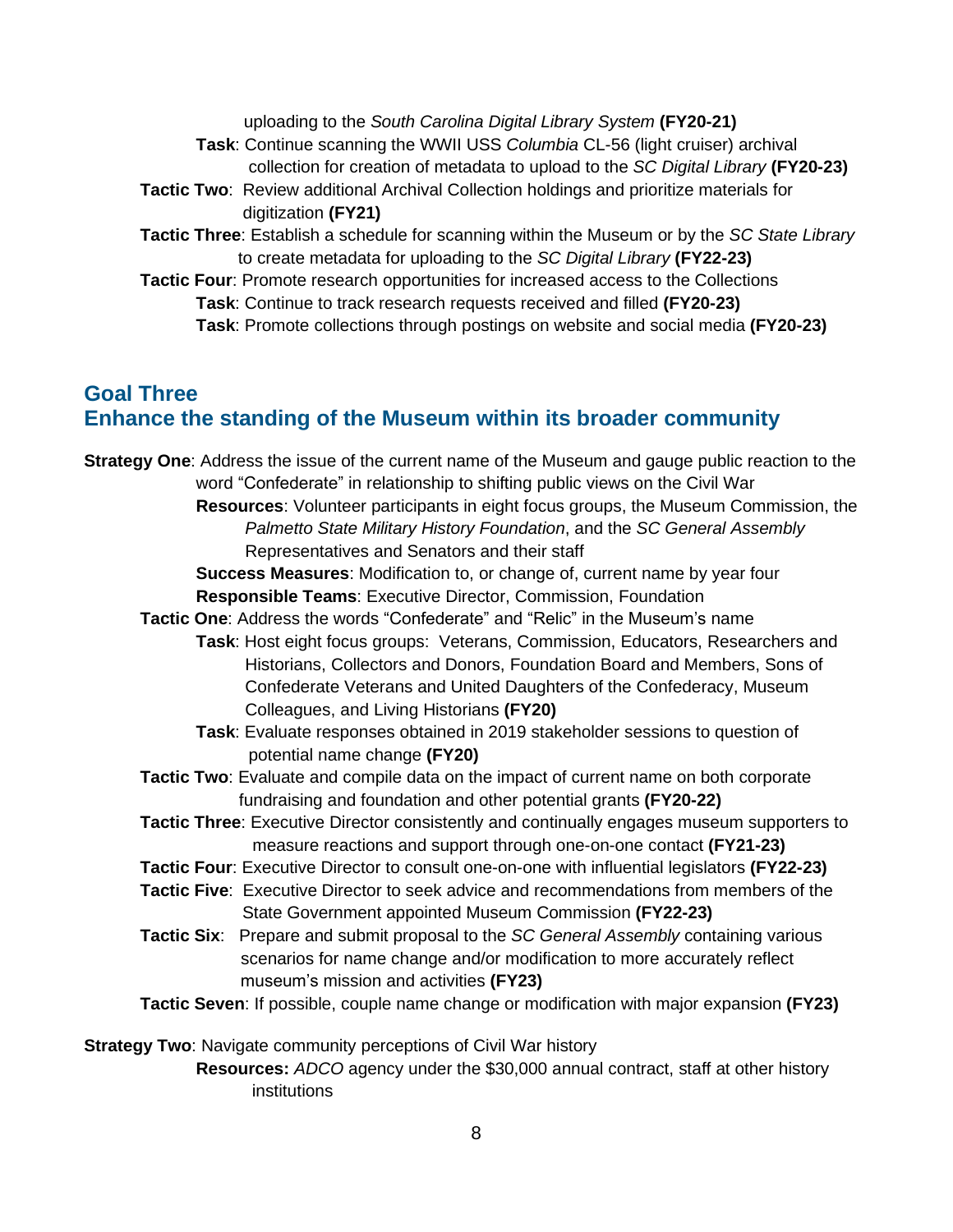**Success Measures:** Increased (15%+) attendance with more diversity by year three **Responsible Teams**: Executive Director with Curatorial, Education, Administration and both Commission and Foundation

- **Tactic One**: Continue partnering with *ADCO* to rebuild strong media relationships, lost following FY11 effects of the Great Recession, the FY14 dissolution of the Museum's authority, the *SC Budget and Control Board*, and the FY16-18 State House Confederate flag controversy that embroiled the museum following the June 2015 Charleston Massacre **(FY20-23)**
- **Tactic Two**: Make a strong effort to regain, nurture, and grow diverse community groups lost since FY10 **(FY20-23)**
- **Tactic Three**: Enhance partnerships with other cultural and educational institutions presenting Civil War history **(FY20-23)**

**Strategy Three**: Raise general public awareness of the Museum through a professional marketing plan **Resources**: *ADCO* agency contract (\$30,000 per year), relevant University

- departments, Office of Veterans Affairs, public information/publicity staff at Shaw, Jackson and McEntire bases
- **Success Measures**: 80% Positive reaction to new logos in survey results, increased attendance from newly targeted locations
- **Responsible Teams:** Executive Director, Foundation, and Commission with Administration
- **Tactic One**: With professional input from *ADCO*, develop and implement a strong branding campaign emphasizing the uniqueness of the museum and differentiating it from other military facilities
	- **Task**: Develop new logo and new Commission and Foundation logos **(FY20)**
	- **Task**: Develop new, simpler look for advertising, marketing, and media campaigns **(FY20-21)**
	- **Task**: Develop new color palate for website and social medial **(FY20-21)**
- **Tactic Two**: As a part of the public information campaign, continue marketing the museum to underserved audiences including *Fort Jackson* basic training enlistees and families, ROTC and JROTC units, veterans' groups, etc.to increase public accessibility **(FY 20-23)**

**Tactic Three**: Establish partnership with new *Governor's Office of Veteran's Affairs* **Task**: Continue outreach out to staff and officers at *Shaw Airforce Base* and provide Appropriate Information on the Museum **(FY20-23)**

**Task**: Reach out to *McEntire National Guard Airforce Base* to establish similar partnerships **(FY21-23)**

**Strategy Four**: Continue to develop strategies for reaching out to South Carolina legislators and solidify their knowledge of the museum and its standing **Resources**: State legislators and legislative staff **Success Measures**: Increased attendance by legislators and legislative staff **Responsible Team**: Executive Director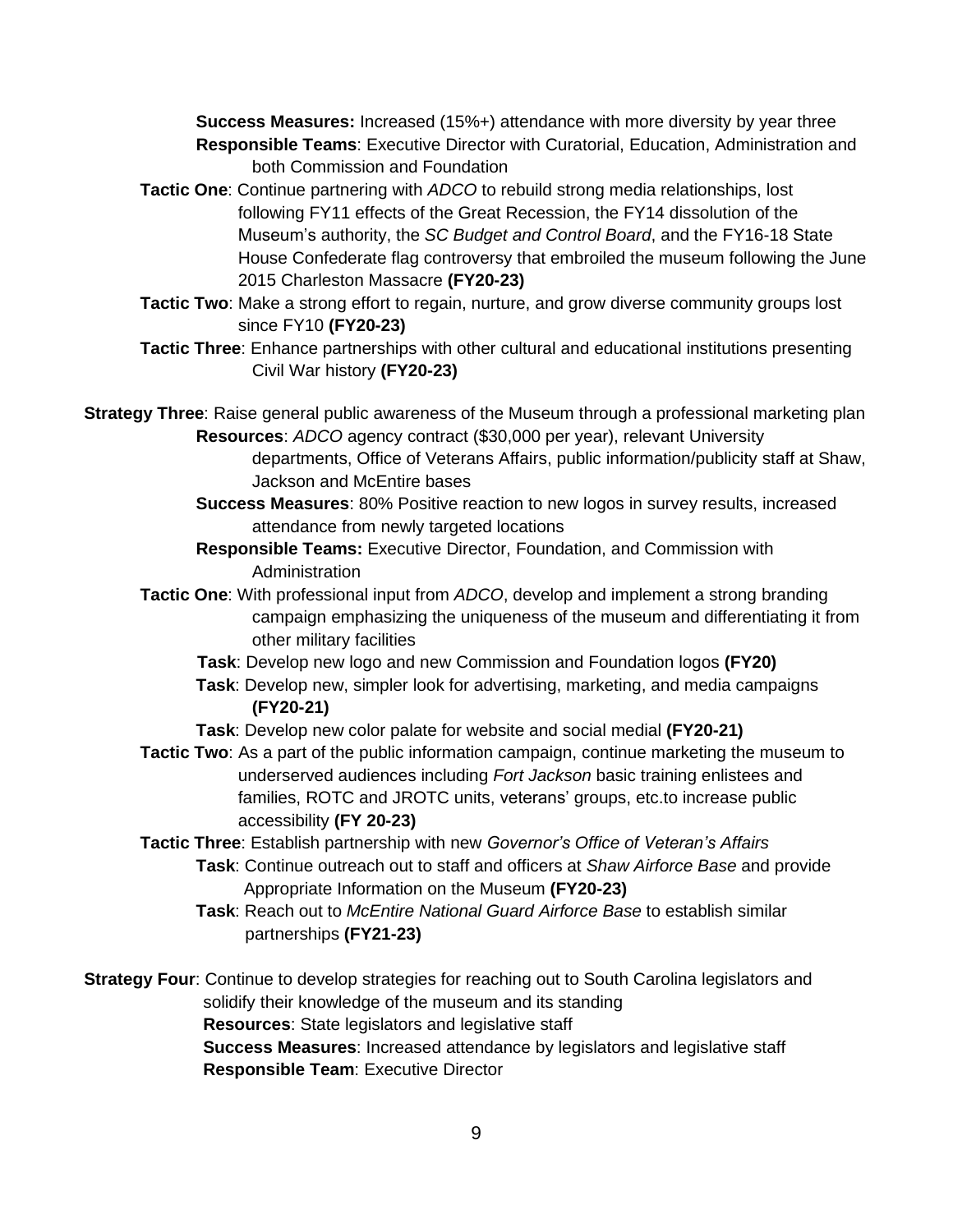**Tactic One**: Director continues one-on-one connections with legislative staff **(FY20-23) Tactic Two**: Keep legislators apprised about successes, exhibitions, and programs **Task**: Regularly distribute schedules for Museum programs and exhibitions **(FY20-23)**

**Task**: Invite legislators to appropriate special events **(FY21-23)**

**Task**: Keep legislative staff informed of the Museum's progress and awards **(FY20-23)**

**Strategy Five**: Further lift the academic standing of the Museum and staff

**Resources:** Raise annual budget amount for professional travel to \$7,000 from \$5000 **Success Measures:** increased number of awards and staff proposals accepted for meetings and publications

**Responsible Teams**: Curatorial

**Tactic One**: Enhance the staff's participation in professional organizations such as *SEMC, SCFM, AAM,* and *AASLH*

**Task**: Encourage staff to propose and present sessions at annual meetings **(FY20-23)**

- **Task**: Continue to submit Museum exhibitions and other programs for national and regional awards **(FY21-23)**
- **Tactic Two**: Continue to emphasize staff authoring texts for national and regional historical publications **(FY20-23)**

**Tactic Three**: Continue to support state-wide annual *History Day*

**Task**: Museum to continue to provide space for entries **(FY20-23)**

**Task**: Museum staff to continue to serve as jurors **(FY20-23)**

**Tactic Four**: Continue promoting availability of professional staff to present programs to groups around the state **(FY20-23)**

**Strategy Six**: Devise and deliver appropriate community services

**Resources**: *Columbia Chamber of Commerce*, public relations staff at Ft. Jackson and other area military installations, utilize \$4,000 for advertising in annual budget

**Success Measures**: Increased attendance from targeted sites and strong participation in initiated community events

**Responsible Teams**: Executive Director, Administration, Curatorial, Education

**Tactic One**: Enact programs to assist military families and veterans

**Task**: Continue to emphasize participation in *NEA Blue Star* program for active duty military and up to five family members who are admitted to the museum free between Memorial Day and Labor Day **(FY20-23)**

**Task**: Enhance promotion of free entry to Ft. Jackson basic training graduates and families **(FY20)**

**Tactic Two**: Be an active supporter of the community **(FY20-23)**

**Task**: Enhance Collaboration with the *Columbia Chamber of Commerce* in their support and promotion of *Fort Jackson* and US Army personnel as a valuable community asset **(FY20-23)**

**Tactic Three**: Expand summer day camps such as *Sea Cadets* and JROTC offerings and offer scholarships to students in-need **(FY21)**

**Strategy Seven**: Engage with other community non-profits and civic organizations to build relationships and enhance public awareness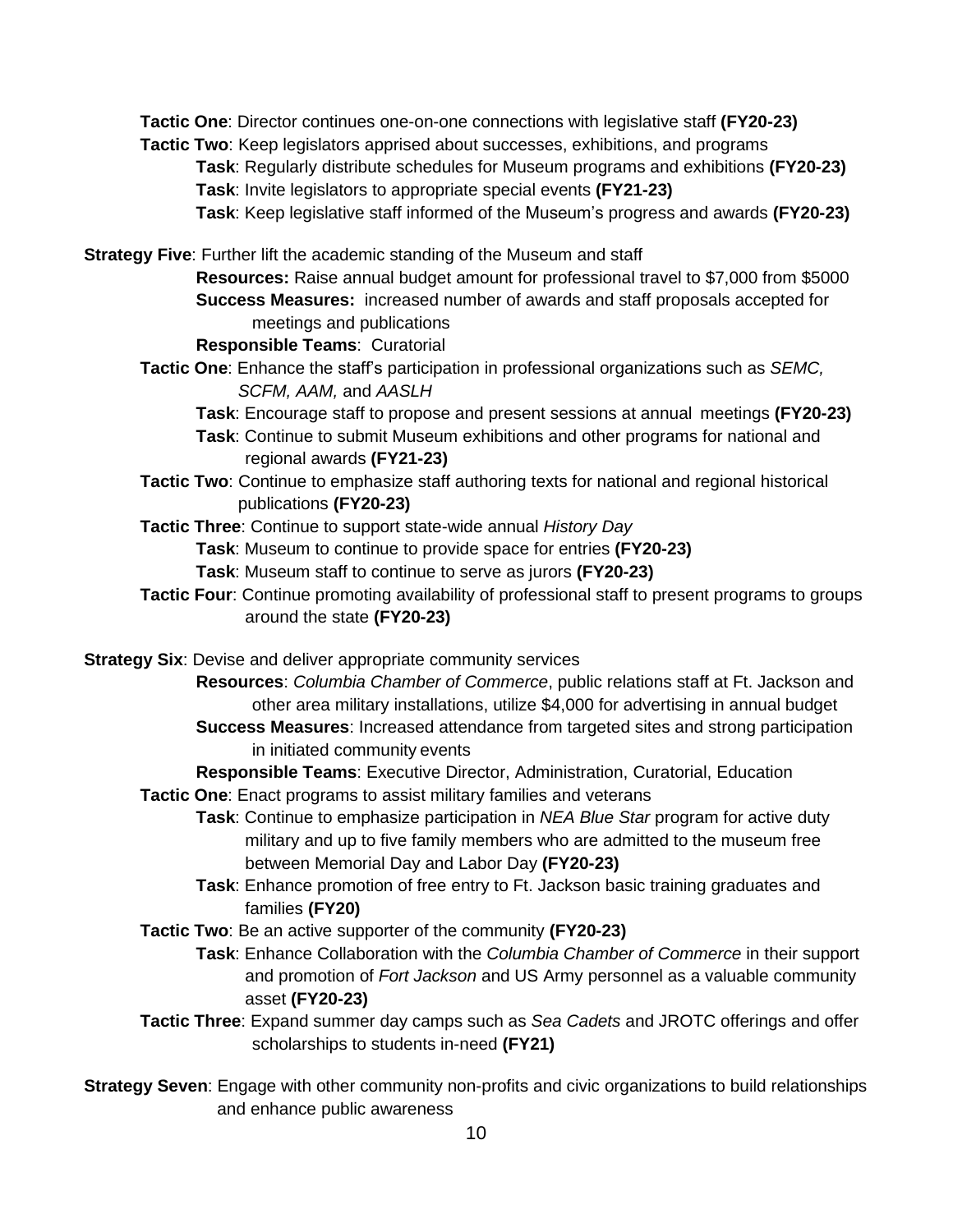- **Resources**: Membership availability in civic organizations including *Rotary*, *Kiwanis*, *Lions*, *Optimists*, etc.
- **Success Measures**: Number of organizations and other institutions engaged, Number of projects undertaken
- **Responsible Teams:** Executive Director, administration, curatorial, education
- **Tactic One**: Staff to participate in civic organizations such as *Rotar*y, *Optimists*, *Lions*, and *Kiwanis* and assume leadership roles **(FY20-23)**
- **Tactic Two**: Engage with Columbia, Lexington, and Lake Murray Chambers of Commerce and any other pro-business organizations to promote the value of the Museum to the community
	- **Task**: In year three consider doing Midlands Economic Impact Study on Museum **(FY22-23)**
- **Tactic Three**: Continue to provide meeting space for relevant special interest groups and cultural institutions as well as active duty military units and military reunion groups **(FY20-23)**
- **Tactic Four**: Strengthen relationship with other city cultural institutions, such as *One Columbia* **Task**: Director to partner with other museum directors to re-establish the Midlands Museum Director's Association **(FY21)**
	- **Task**: Coordinate with other Vista District institutions and the *Vista Guild* to promote and share programs and services **(FY21-23)**
	- **Task**: Remain an active participation in the Main Street Initiative **(FY21-23)**

### **Goal Four Solidify the Museum's longevity through diversification and growth of its financial resources**

**Strategy One**: Work with the Museum's Foundation to create and initiate a plan for growth of revenue and diversification of funding sources

> **Resources**: Members of Museum Foundation, participation in *North American Reciprocal Membership* program, printing and distribution costs for new membership brochure at \$5,000 from annual budget

**Success Measures**: Diversity of new Foundation members and 25% increase in number of memberships, gifts and bequests

**Responsible Teams:** Executive Director and Foundation

- **Tactic One**: Elevate the status and role of the Foundation within the operation of the Museum and continue to grow Foundation Board **(FY21-22)**
- **Tactic Two**: Diversify Foundation board membership with attention to professional expertise, military knowledge, race, gender, age, socioeconomic background, etc. **(FY21-23)**
- **Tactic Three**: Place the membership program under the Foundation and enhance its attractiveness by introducing new benefits to members

**Task**: Continue *North American Reciprocal Membership* museums program **(FY20-23)**

- **Task**: Develop opportunities with other membership programs at appropriate institutions to grow and diversify potential audiences **(FY21-23)**
- **Task**: Structure program to provide travel to cultural sites and social benefits **(FY21-23)**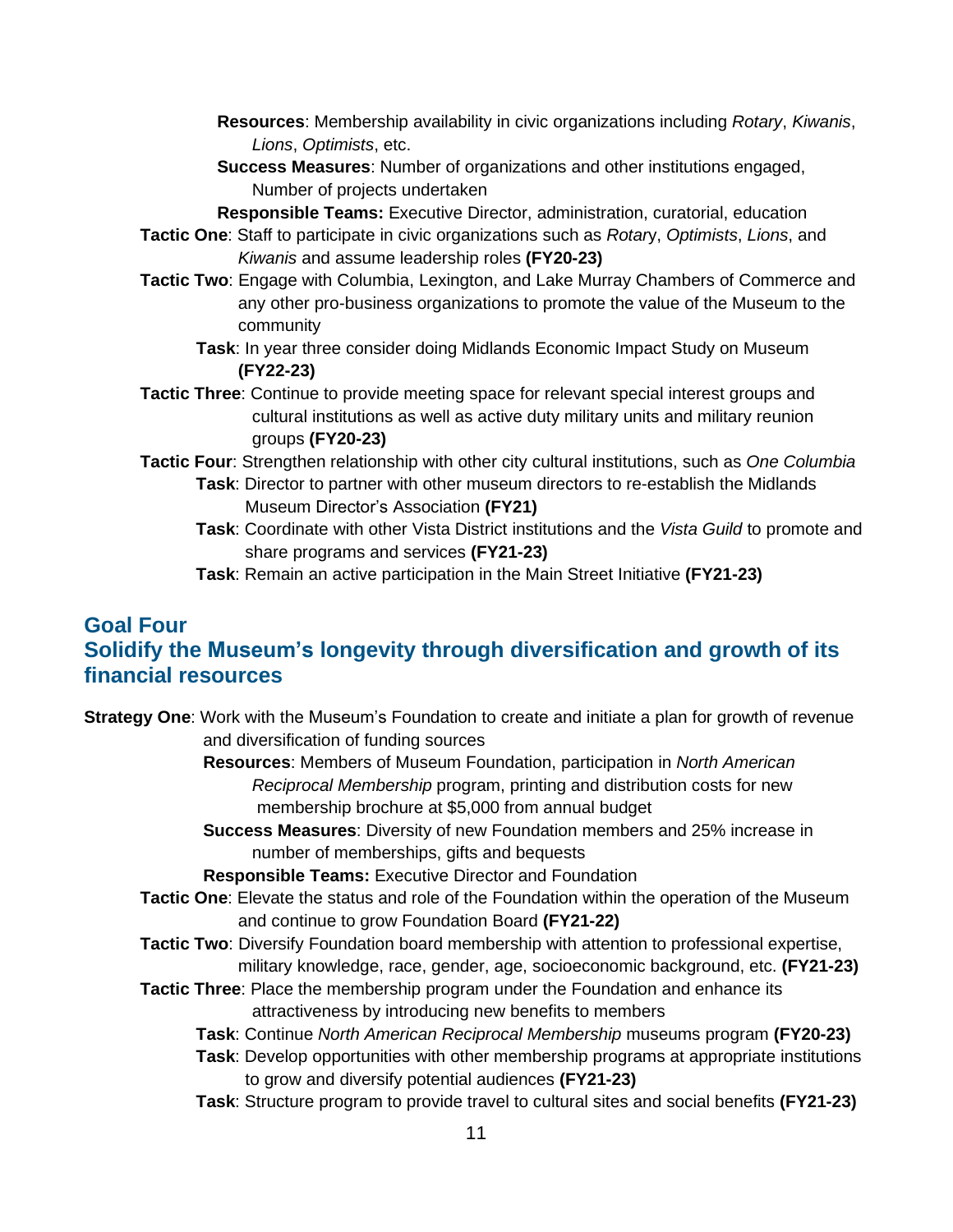**Task:** Develop new membership brochure, emphasizing Foundation support (**FY22**) **Tactic Four**: Establish a grants solicitation partnership with the Foundation **(FY21)**

- **Tactic Five**: Establish a strategy for planned-giving and engage appropriate collectors and donors through increased personal interactions and the development of a collector's showcase program **(FY22-23)**
- **Tactic Six**: Increase retention of current financial sources through strengthened one-on-one relationships with donors **(FY20-23)**

**Strategy Two**: Evaluate current sources of earned revenue and identify new sources

**Resources:** SC Department of Administration on design and successful launch of new Website budgeted at \$20,000

**Success Measures**: Increased revenue from multiple initiatives

**Responsible Teams**: Executive Director, Administration

- **Tactic One**: Explore growing revenue from live-stream history presentations **(FY21)**
- **Tactic Two**: Evaluate gift shop trends and revenues **(FY21-23)**
	- **Task**: Explore putting gift shop online through new website **(FY21-23)**
	- **Task**: Evaluate and explore moving location of gift shop in conjunction with Museum expansion **(FY22-23)**
- **Tactic Three**: Consider charging fees for some programs and services
	- **Task**: Consider fees for member trips to historical sites and other military institutions **(FY20-21)**
	- **Task**: Include possibilities for potential space rentals when designing building expansion **(FY22-23)**
- **Tactic Four**: Executive Director to evaluate financial and staff costs for every program and use data in planning future activities **(FY21-23)**

**Strategy Three**: Maintain and grow current government funding **Resources:** *South Carolina General Assembly* **Success Measures:** Increase in state government funding **Responsible Teams:** Executive Director

- **Tactic One**: Director to continue one-on-one contact with legislators regarding budgetary needs **(FY20-23)**
- **Tactic Two**: Director continues submission of annual SC State Government *Accountability Report* to *Executive Budget Office* of the *Department of Administration*, and insures *Accountability Report* is in line with the Museum's Strategic Plan **(FY21-23)**
- **Tactic Three**: Director to continue to propose annual budget and major funding initiative to legislature for museum expansion within current state-owned building **(FY22-23)**

# **Goal Five Achieve optimal physical environment for the museum**

**Strategy One**: Address the current spatial crisis of the Museum site for collections **Resources:** Contracted storage unit vendor for high density mobile collections storage with \$180,000 one-time state appropriation (FY21 Budget Request) with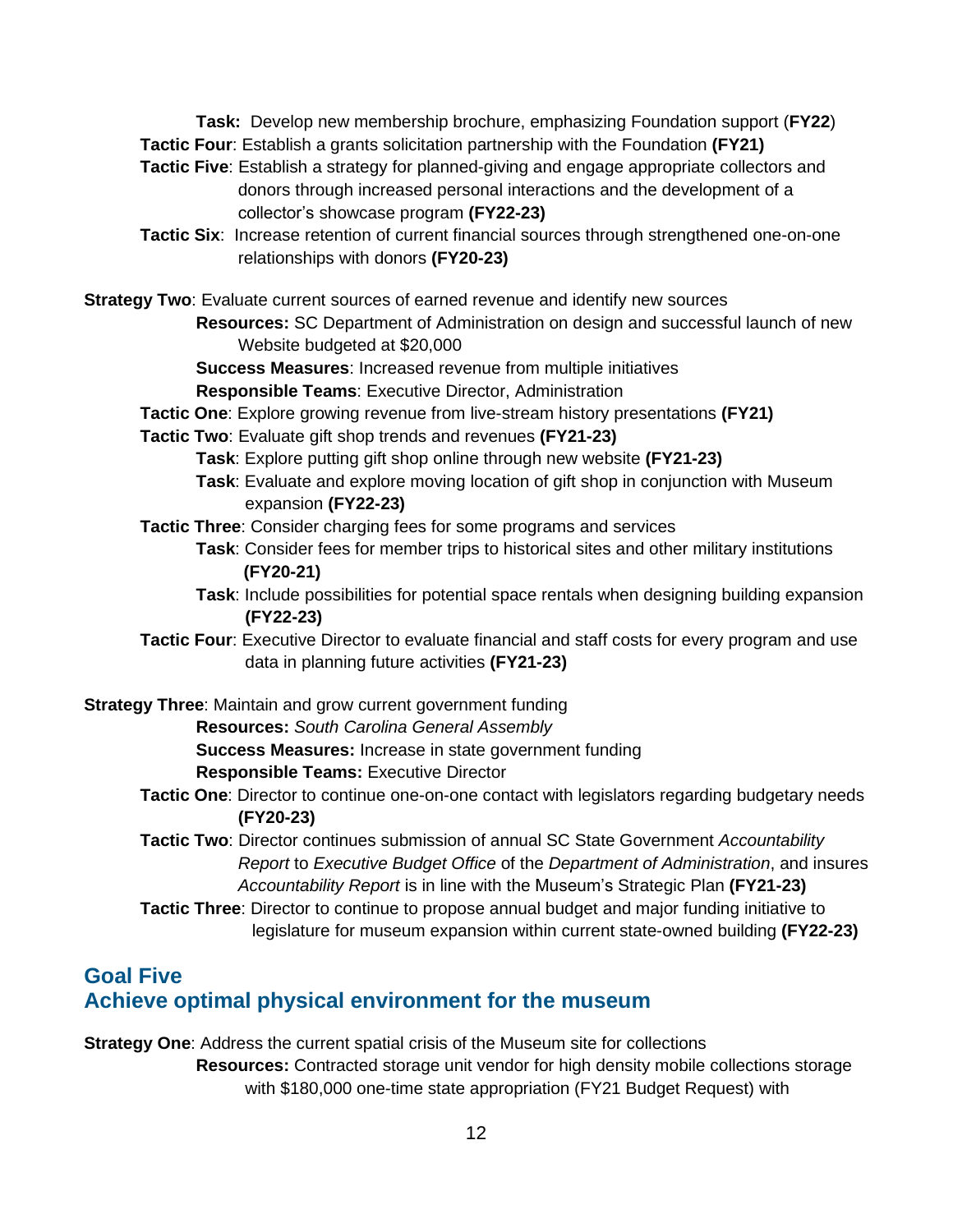supplementary funding through potential IMLS grant

**Success Measures**: Installation of storage units by FY23, increased access to collections

**Responsible Teams**: Curatorial and Executive Director

**Tactic One**: Complete plan for collections compact storage through using high density mobile units in the current footprint

**Task**: Research vendors, and request proposals **(FY20)**

**Task**: Consult other museums and select best suited system **(FY20)**

**Tactic Two**: Review results of CAP project report **(FY20)**

**Tactic Three:** Submit budget request for installation of high-density mobile track storage system to Governor and General Assembly in January 2020 **(FY20)**

**Tactic Four**: Author and submit funding proposal to IMLS **(FY21)**

**Tactic Five**: Create work plan, move collections, and undertake renovation **(FY21-22)**

**Strategy Two**: Strategize solutions to ongoing spatial needs across all Museum functions **Resources:** Selected firm/individual to review and revise previous plan funded with \$20,000 in FY16, from Revenue Accounts, amount of funding request to General Assembly for renovations to be determined during FY22

> **Success Measures:** Completion of revised plans, funding from state legislature approved, other necessary funding goals set and met, renovation started **Responsible Teams**: Executive Director, Foundation and Commission

- **Tactic One**: Use 2015 architectural plan by *Watson Tate Savory* architectural firm as basis for moving forward with significantly expanding operational and programming space in current state-owned building
	- **Task**: Solicit proposals to review and revise 2015 architectural plan for expansion and make modifications with an emphasis on enhanced public spaces **(FY22)**
	- **Task**: Design expanded exhibition space to accommodate the *C.A. Huey Artifact Collection* and *McRae Archival Collection*, two major Museum holdings that emphasize the international economic significance of South Carolina's central role in the financing and importation of European Civil War materiél, along with more rotating exhibition gallery space for other permanent collections, and larger, technologically improved programming space **(FY22-23)**
	- **Task**: Evaluate separating all pre-20th century exhibition collections, and potentially moving more modern exhibits to a renovated first floor gallery for more space to focus on 20<sup>th</sup> and 21<sup>st</sup> century SC military history, emphasizing more diverse appeal **(FY22-23)**
	- **Task**: Design expanded programing schedule to coordinate with museum opening of new public spaces **(FY22-23)**
	- **Task**: Plan for any museum name change with completion of renovations and opening of newly configured museum and exhibitions **(FY22-23)**

**Tactic Two**: Request major funding for renovation from SC *General Assembly* **(FY22)**

**Tactic Three**: With Foundation, develop strategies for raising additional funding **(FY22-23)**

**Tactic Four**: Work with the new *SC State Museum* director to continue expansion into currently shared spaces **(FY21-23)**